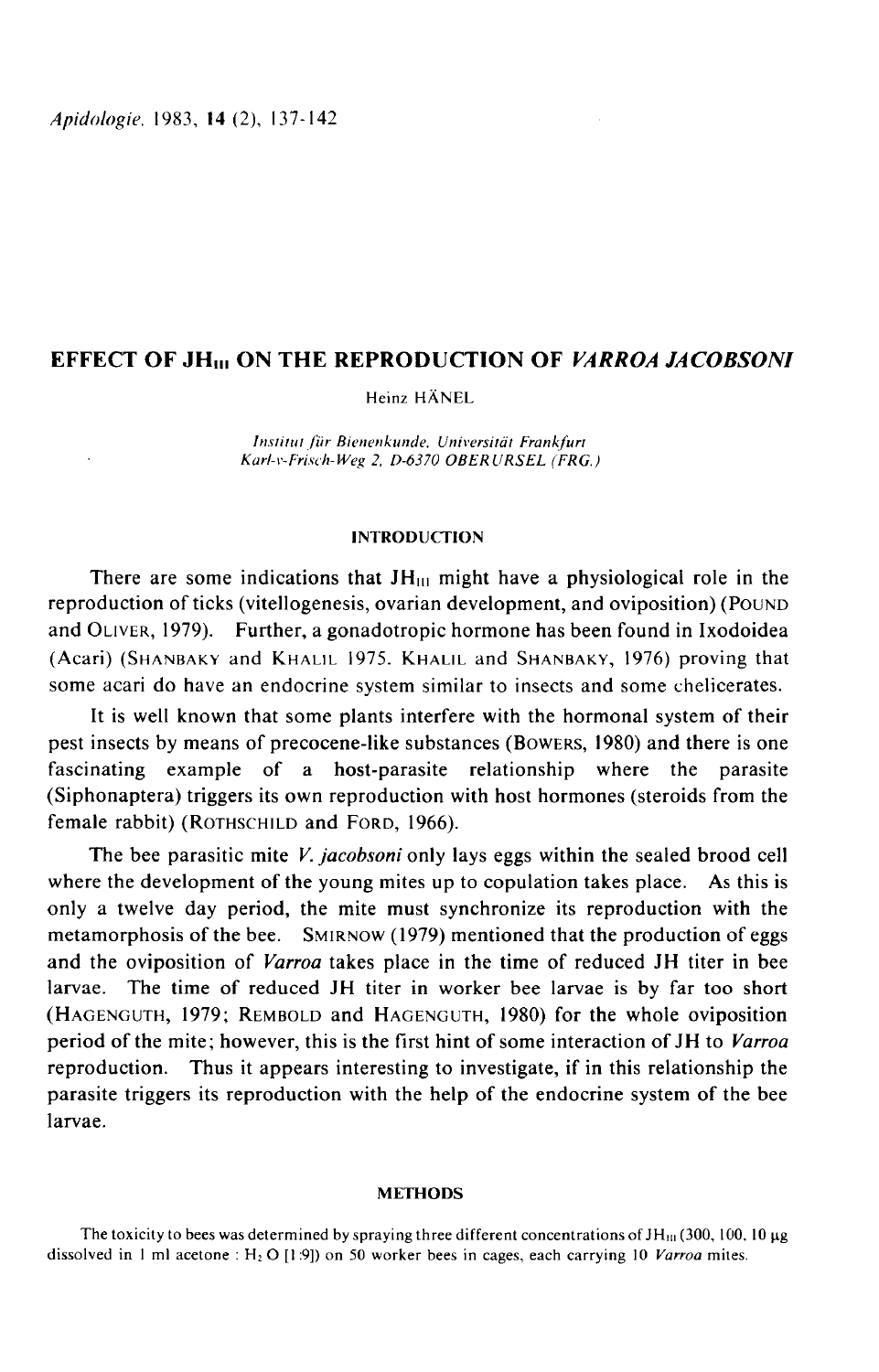### H. HÄNEL

Three replicates were made at each concentration. The two control cages of bees received water or the solvent. Mortality was checked daily for 11 days.

Two different treatments with  $JH_{III}$  were conducted. In treatment  $(A)$ , sealed cells with bee larvae and Three ru<br>the solvent.<br>Two dif<br>and pupae o<br>H<sub>2</sub>O:acetone<br>August and 9 pupae of different age, and containing a mite were treated topically with 1  $\mu$ g JH $_{\text{III}}$  dissolved in 10 $\mu$ l  $H<sub>2</sub>O$ :acetone (9:1) or with the solvent alone. In treatment (B) Varroa mites were collected from hives in August and September. The sealed cells containing worker larvae were treated with different amounts of JHIII  $(0.5, 1, 2, 2.5 \mu g)$  dissolved in H<sub>2</sub>O acetone and the controls received the solvent. After the first The solvent. Mortality was checked daily for 11 days.<br>Two different treatments with  $JH_{III}$  were conducted. In treatment (A), sealed cells with bee larvae<br>and pupae of different age, and containing a mite were treated top topical treatment of the larvae, one mite was introduced and the cell was sealed again. The combs were then incubated and examined before the bees emerged.

# **RESULTS**

Toxicity : Mortality in the test groups (3 groups, 3 concentrations each) was not significantly different from the controls (chi<sup>2</sup> - test  $p = 0.95$ ). No bees were killed by the treatments or the solvent. Thus the amounts of JH used in the assays were within « physiological limits ».

(A) In this treatment, I investigated the influence of the age of the bee larvae on the susceptibility of *Varroa* to JH $_{\text{III}}$ . In table 1 the actual offspring numbers are given and in figure I the ratio of the number of offspring from treated mites to the number of offspring from control mites is shown. Any deviation of the ratio from one, indicates an influence of JH on oviposition. Figure I shows that there is a significant increase in the offspring ratio when sealed 5th instar larvae are treated with  $JH_{III}$ . The effect decreases in pupae with white eyes, where some of the mites had developed their first egg already. The treatment showed no effect in cells containing pink eyed pupae and Varroa with nymphs and eggs.

The treatments of series (B) show that mites collected from hive bees can be stimulated to produce offspring by topically applied  $JH_{III}$ . In 9 treatments containing 4 control groups. There was a significant increase of offspring in the stimulated to produce offspring b<br>containing 4 control groups. There<br>JH<sub>III</sub> groups (chi<sup>2</sup> = 12.48 p = 0.95).

JH<sub>III</sub> groups (chi<sup>2</sup> = 12.48 p = 0.95).<br>Table 2 indicates the stimulus effect of JH<sub>III</sub> on reproduction. The effect of the larval age was investigated with mites collected from hive bees. Mites and of the larval age was investigated with mites collected from hive bees.  $JH<sub>III</sub>$  were added to sealed larvae of different ages. Figure 2 shows in a different way that only on young larvae oviposition is triggered in a high proportion of the mites. Table 3 indicates the actual number of mites used in this set of experiments.

### **DISCUSSION**

From the results we might conclude that there is a sensitive phase at the beginning of the sealed brood phase where mites can be stimulated to lay eggs. They may incorporate large amounts of vitellogenin into the largest egg From the re<br>beginning of the<br>eggs. They may<br>(HÄNEL, *in* prep.).

# 138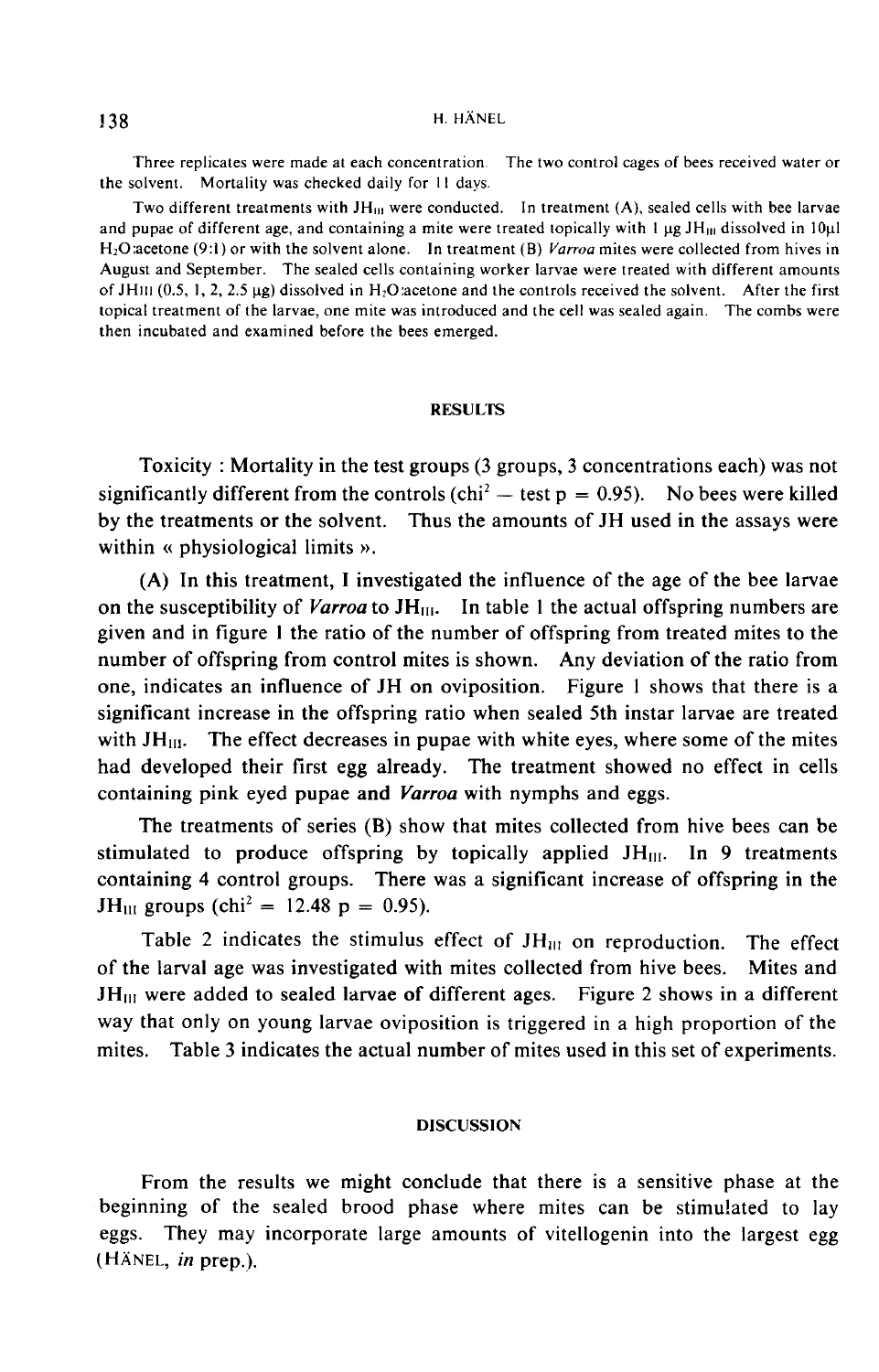



ABB. 1. - Nachkommenverhältnis (JH behandelte/Kontrollmilben) in drei verschiedenen Bienenaltersgruppen

|  | TABL. 1. – <i>Effect of tropically applied JH<sub>III</sub></i> (0.1 µg in 10 µl H <sub>2</sub> O : acetone [9 : 1]) |  |  |
|--|----------------------------------------------------------------------------------------------------------------------|--|--|
|  | on mites in sealed brood cells of Apis mellifera (offspring numbers).                                                |  |  |

TAB. 1. - *Einfluß von JH*<sub>III</sub> (1 µg in 10 µl H<sub>2</sub>O:Aceton [9:1])

auf Milben in verdeckelten Brutzellen von Apis mellifera (Anzahl der Nachkommen).

|                | Bee age at the time of treatment |        |            |        |           |        |
|----------------|----------------------------------|--------|------------|--------|-----------|--------|
|                | 5th instar                       |        | pupae      |        | pupae     |        |
|                | larvae                           |        | white eyes |        | pink eyes |        |
|                | JH                               | contr. | JH         | contr. | JH        | contr. |
| Varroa mothers | 44                               | 21     | 11         | 15     | 86        | 70     |
| Offspring      | 62                               | 11     | 36         | 31     | 138       | 107    |

We are investigating the influence of adult bee age on mite Preliminary experiments by DE RUIJTER (pers. comm.) seem to reproduction. indicate that mites from old bees lay eggs more often that those from young bees. This is interesting in comparison to the  $JH<sub>III</sub>$  titer measurements by RUTZ et al. (1977), who found a strong hormone increase in the life of the adult worker bee.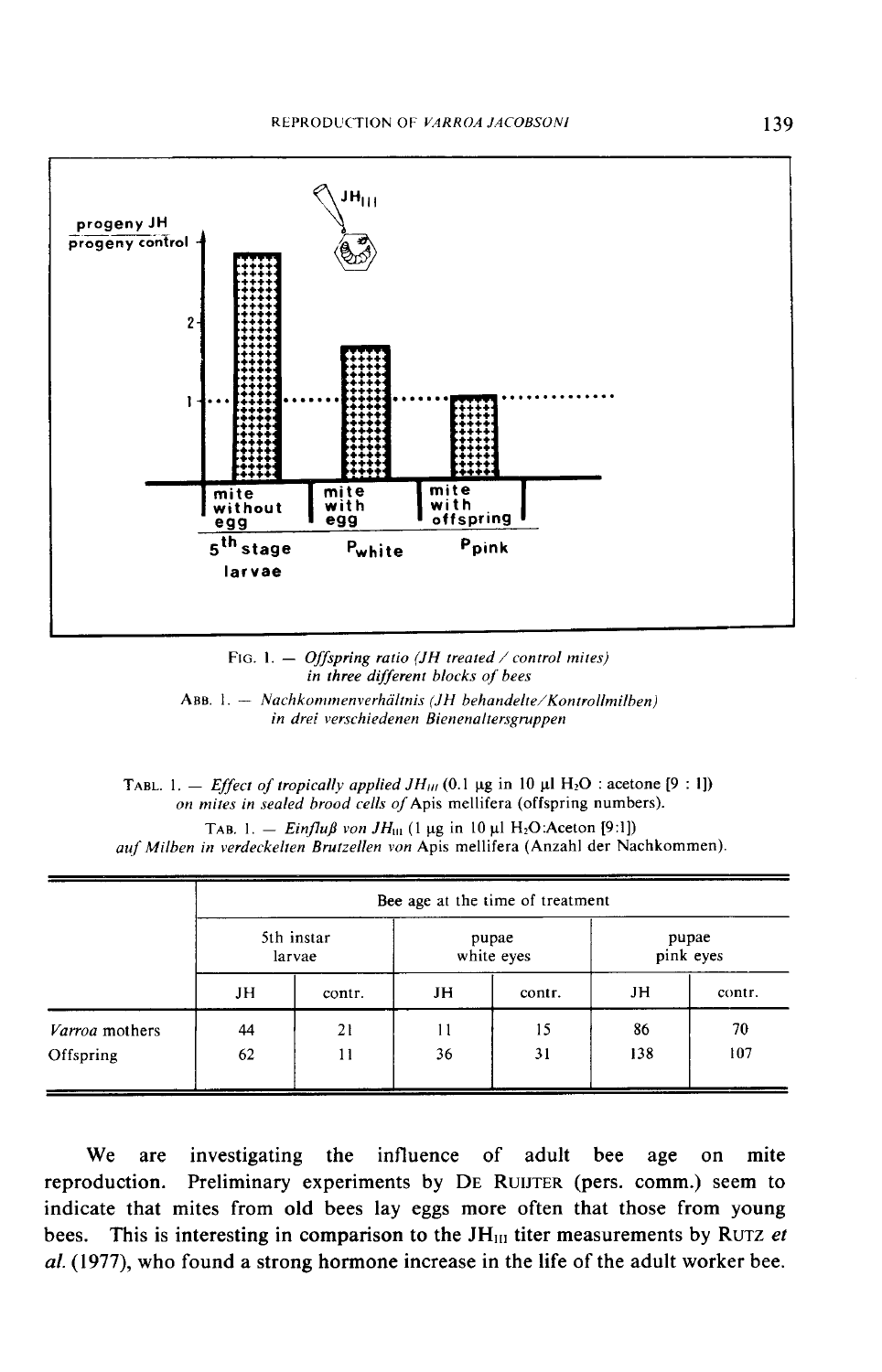

FIG. 2.  $-$  Influence of JH<sub>III</sub> on the offspring ratio of mites, added to bee larvae of different age.  $C =$  control;  $RL = 5$ th instar larvae;  $SL_1 =$  early spinning larvae;  $SL<sub>2</sub>$  = late spinning larvae.

ABB. 2. - Einfluß von JH<sub>III</sub> auf die Nachkommensrate von Milben, die zu Bienenlarven verschiedenen Alters (verdeckelt) hinzugesetzt wurden.  $C =$  Kontrollmilben; RL = Rund/Streckmade; SL<sub>1</sub> = frühe Streckmade; SL<sub>2</sub> = späte Streckmade.

TABL, 2. – Number of mites following application of  $JH_{III}$  and Varroa mites to sealed brood cells with bees of different ages (5th instar and prepupae) TABL. 2. - Nachkommenproduktion von Milben, die in verdeckelte Brutzellen zu verschieden alten Bienenlarven gesetzt wurden. Einfluß einer JH<sub>III</sub>-Behandlung.

|                         |    | treatment |
|-------------------------|----|-----------|
|                         | JH | control   |
| Mites without offspring | 62 | 85        |
| Mites with offspring    | 22 | O         |

There is also a peak of  $JH<sub>III</sub>$  in the 5th instar drone larvae (HÄNEL, in prep.) which might trigger vitellogenin incorporation into the eggs of Varroa. There may be some other factors which trigger this process as well.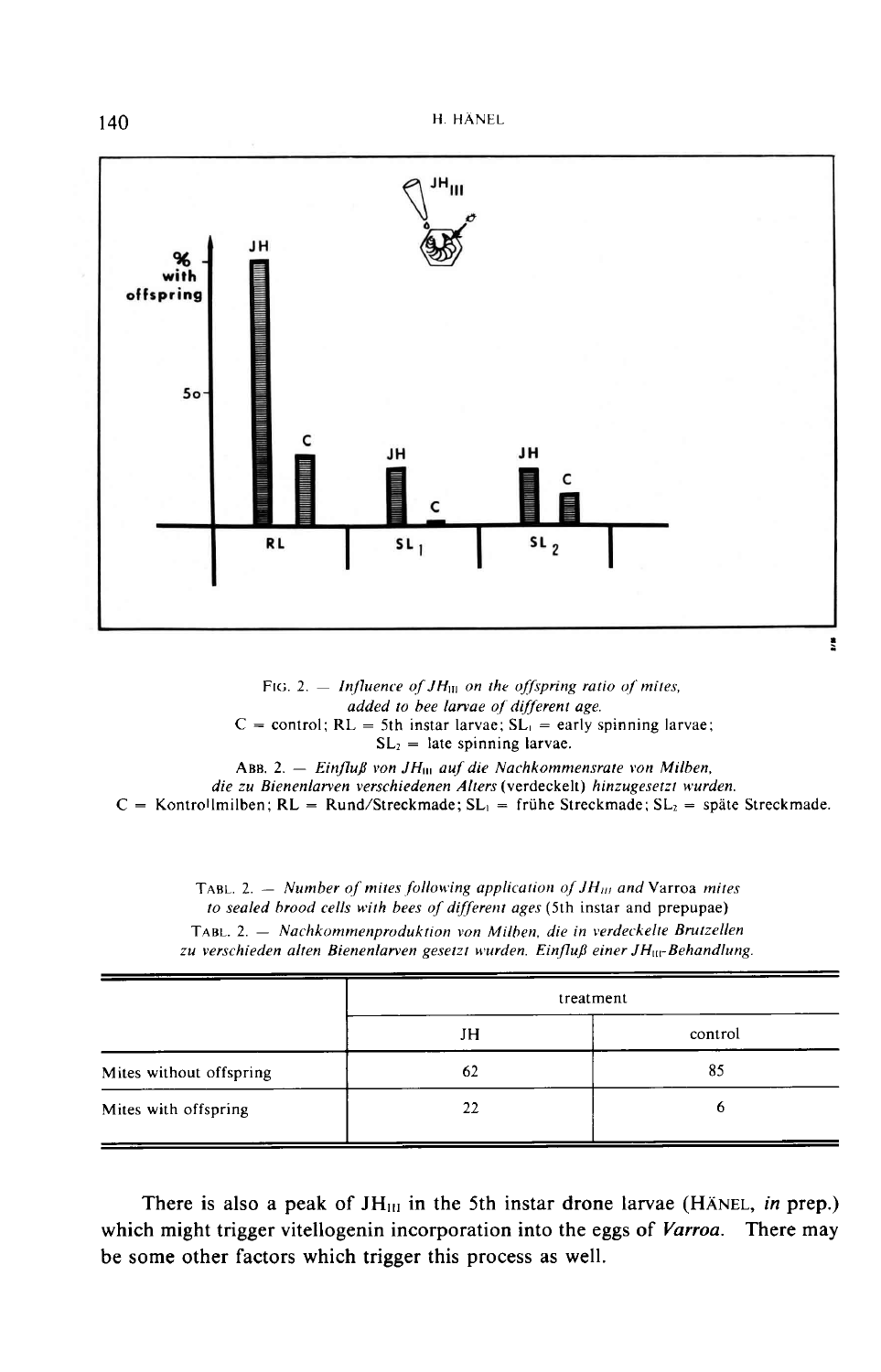### REPRODUCTION OF VARROA JACOBSONI

TABL. 3.  $-$  Influence of JH on the offspring of mites added to bee larvae of different age. Symbols as in fig. 2. TAB. 3. - Einfluß von JH auf die Nachkommensrate von Milben, die zu Bienenlarven verschiedenen Alters gesetzt wurden. Abkürzungen wie in Abb. 2.

| Bee group       | Treatment     | Mites<br>with offspring | Mites<br>without |
|-----------------|---------------|-------------------------|------------------|
| RL              | JH<br>control | 6<br>6                  | 18               |
| SL <sub>1</sub> | JH<br>control | 0                       | 10<br>13         |
| SL <sub>2</sub> | JH<br>control |                         | 14<br>8          |

From our present findings we conclude that the mite can synchronize its reproduction with the metamorphosis of the bee larvae with the help of  $JH<sub>III</sub>$ .

Received for publication in April 1983.

#### ZUSAMMENFASSUNG

### WIRKUNG VON JH<sub>III</sub> AUF DIE FORTPFLANZUNG VON VARROA JACOBSONI

Behandelt man frisch verdeckelte Bienenmaden mit 1 µg Juvenilhormon (III), so löst man bei zuvor in die Brutzelle eingedrungenen oder auch bei künstlich zugesetzten Milben (Varroa jacobsoni) zu einem höheren Prozentsatz die Eilegeaktivität aus, als bei sonst gleich behandelten Kontrollmilben.

#### RÉSUMÉ

#### ACTION DE L'HORMONE JUVÉNILE 111 SUR LA REPRODUCTION DE VARROA JACOBSONI

Si l'on traite des nymphes d'abeilles récemment operculées avec 1 µg d'hormone junévile (III), on déclenche, chez les acariens (Varroa jacobsoni) qui avaient pénétré auparavant dans les cellules de couvain ou chez ceux qui avaient été introduits artificiellement, une activité de ponte supérieure à celle des acariens témoins traités de la même façon.

# **REFERENCES**

BOWERS W. S., 1980. - Chemistry of plant/insect interactions in LOCKE M. and SMITH D.S. (eds.). -Insect biology in the future. Academic Press, 613-633.